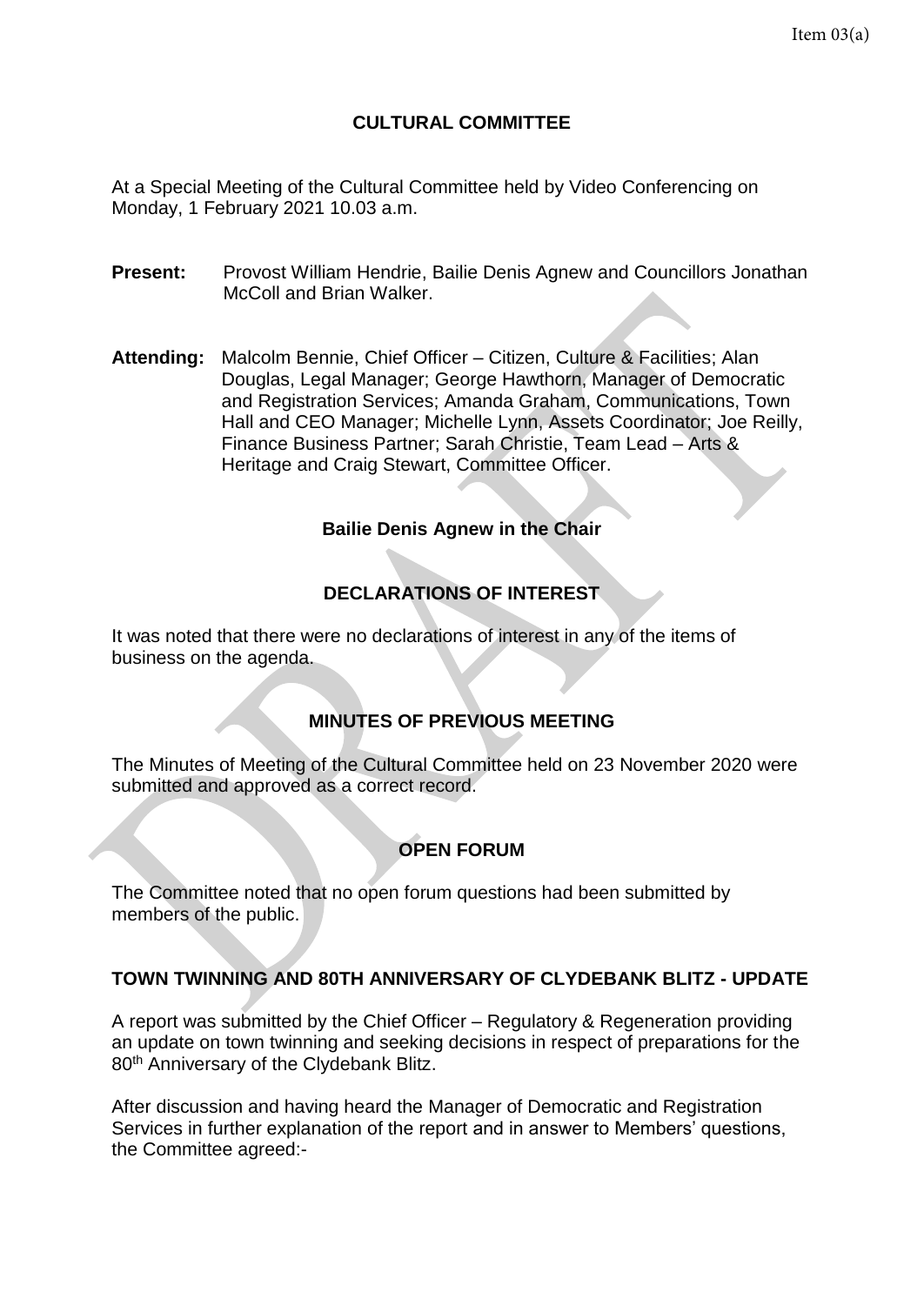- (1) to note that the planned visit to meet with the Mayor of Letterkenny would take place at some point in the next financial year when it was safe to do so;
- (2) to approve the recommendations of the Member/Officer Working Group on the Clydebank Blitz (the Working Group), as follows:-
	- (i) to postpone the planned concerts by the Royal Scottish National Orchestra (RSNO) in the Town Hall and local churches until November 2021 and notify all relevant parties accordingly;
	- (ii) to agree, due to current Covid -19 restrictions, that the unveiling of the plaque at Solidarity Plaza, the laying of wreaths at Old Dalnottar Cemetery and the presentation of medals cannot take place as previously planned and therefore authority be delegated to the Manager of Democratic and Registration Services, in consultation with Provost Hendrie and Bailie Agnew, to organise a scaled down version of these events providing this was permitted within the level of restrictions in place at that time;
	- (iii) to approve the proposal by the RSNO to commission, record and film a piece of music to commemorate the  $80<sub>th</sub>$  Anniversary of the Clydebank Blitz as outlined in the Appendix to this report at a cost of approximately £21,550 subject to agreement being reached between the Council and the RSNO on the co-commissioning of the music and appropriate sharing of rights on its use; and
	- (iv) to approve, in principle, the production of a booklet to commemorate the 80th Anniversary of the Clydebank Blitz up to a maximum cost of £1,999 and that authority be delegated to the Manager of Democratic and Registration Services, in consultation with Bailie Agnew, to progress the matter;
- $(3)$  that the £10,000 previously earmarked for the purchase of art from the 2019/20 Cultural budget and the £500 set aside for the visit to Letterkenny be used towards the costs of the Blitz in 2020/21; and
- (4) to recommend that the balance of cultural funding remaining in 2020/21 (approximately £4,000) be earmarked for use towards the cost of Blitz events which have been rescheduled to take place in 2021/22.

The Committee also agreed to note the terms of the verbal update given by the Manager of Democratic and Registration Services concerning a positive response received from the President of Gdynia, via the Polish Consulate, in relation to forming a friendship agreement.